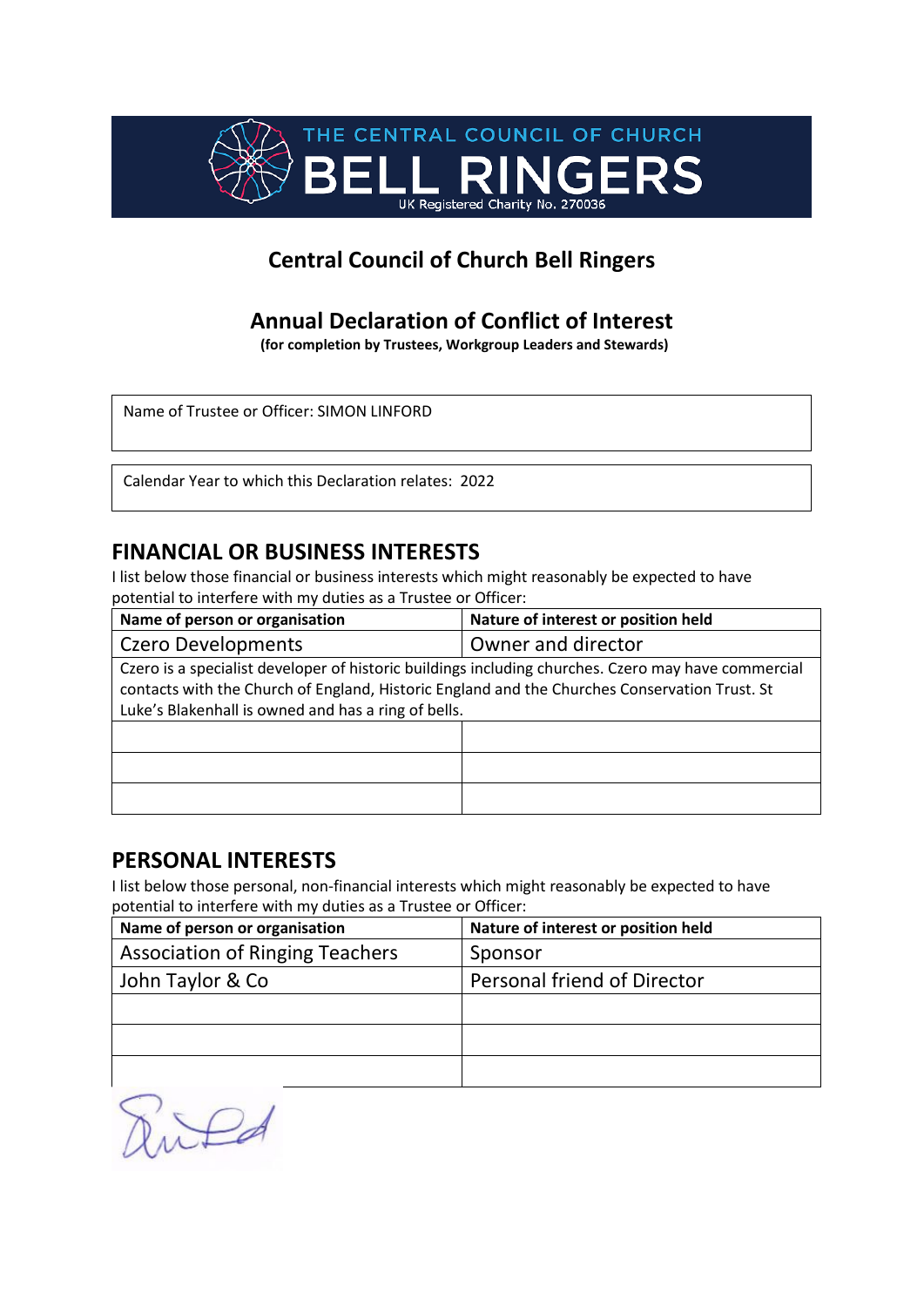

# **Annual Trustee Declaration**

| 1.1 | Name of trustee: DAVID KIRKCALDY                           |
|-----|------------------------------------------------------------|
|     |                                                            |
| 1.2 | Calendar Year to which this Declaration relates: 2022/2023 |

## **FINANCIAL OR BUSINESS INTERESTS**

I list below those financial or business interests which might reasonably be expected to have potential to interfere with my duties as Trustee:

| Name of person or organisation | Nature of interest or position held |
|--------------------------------|-------------------------------------|
|                                |                                     |
|                                |                                     |
|                                |                                     |
|                                |                                     |
|                                |                                     |
|                                |                                     |

### **PERSONAL INTERESTS**

| Name of person or organisation | Nature of interest or position held |
|--------------------------------|-------------------------------------|
| Diocese of Chichester          | <b>Bell Adviser to DAC</b>          |
|                                |                                     |
|                                |                                     |
|                                |                                     |
|                                |                                     |
|                                |                                     |
|                                |                                     |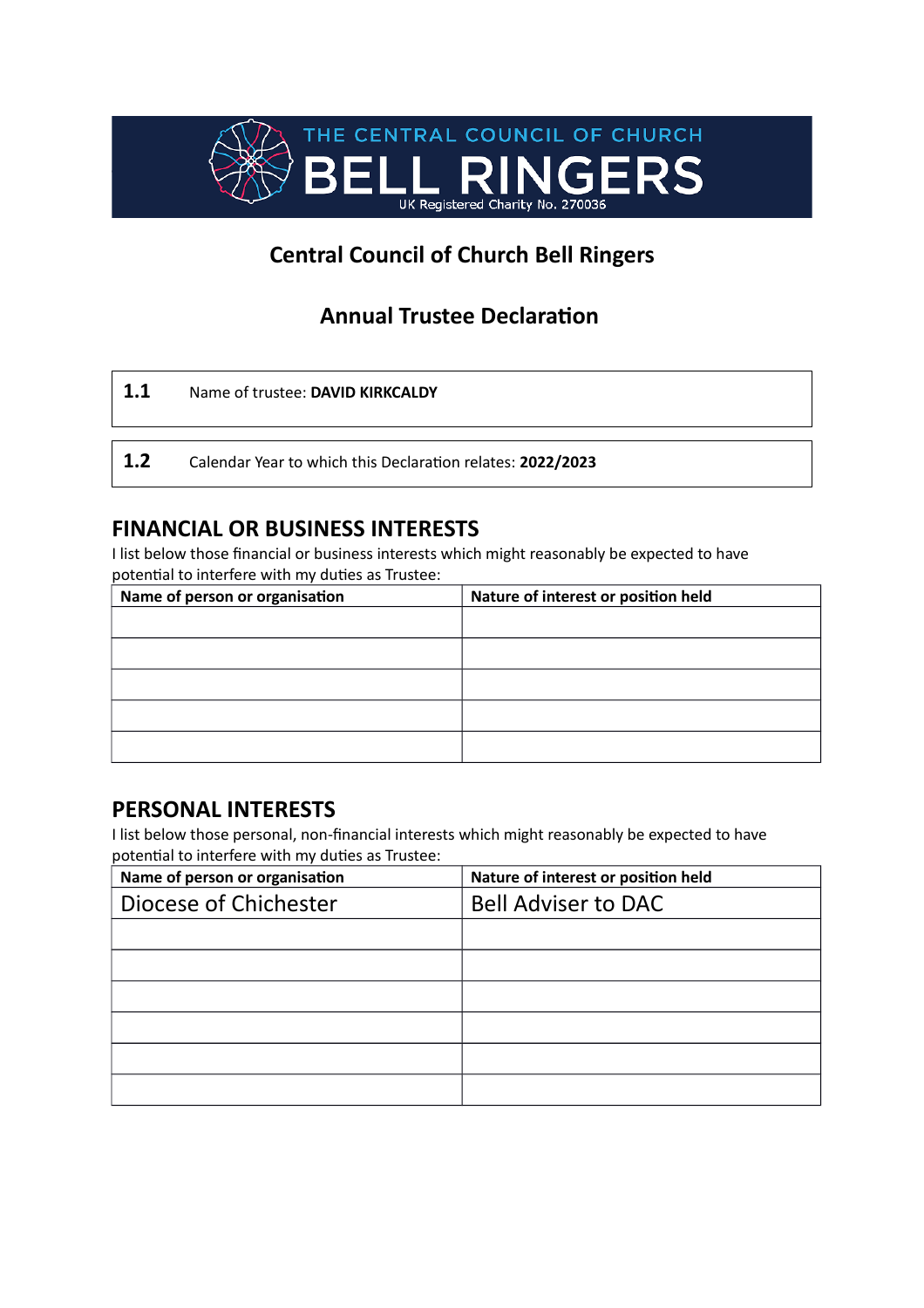

# **Annual Declaration of Conflict of Interest**

**(for completion by Trustees, Workgroup Leaders and Stewards)**

Name of Trustee or Officer:

**MARY BONE**

Calendar Year to which this Declaration relates: **2022**

## **FINANCIAL OR BUSINESS INTERESTS**

I list below those financial or business interests which might reasonably be expected to have potential to interfere with my duties as a Trustee or Officer:

| Name of person or organisation | Nature of interest or position held |
|--------------------------------|-------------------------------------|
| N/A                            |                                     |
|                                |                                     |

### **PERSONAL INTERESTS**

| Name of person or organisation      | Nature of interest or position held |
|-------------------------------------|-------------------------------------|
| <b>Essex Association</b>            | Trustee, Property Trustee, Life     |
|                                     | <b>Vice-President</b>               |
| <b>Hertford County Association</b>  | <b>Resident Member</b>              |
| <b>University of Surrey Society</b> | Member                              |
|                                     |                                     |
| Fred Bone (husband)                 | Essex Assn trustee and CC           |
|                                     | representative; member of           |
|                                     | DUSCR; past director of The         |
|                                     | <b>Ringing World Ltd</b>            |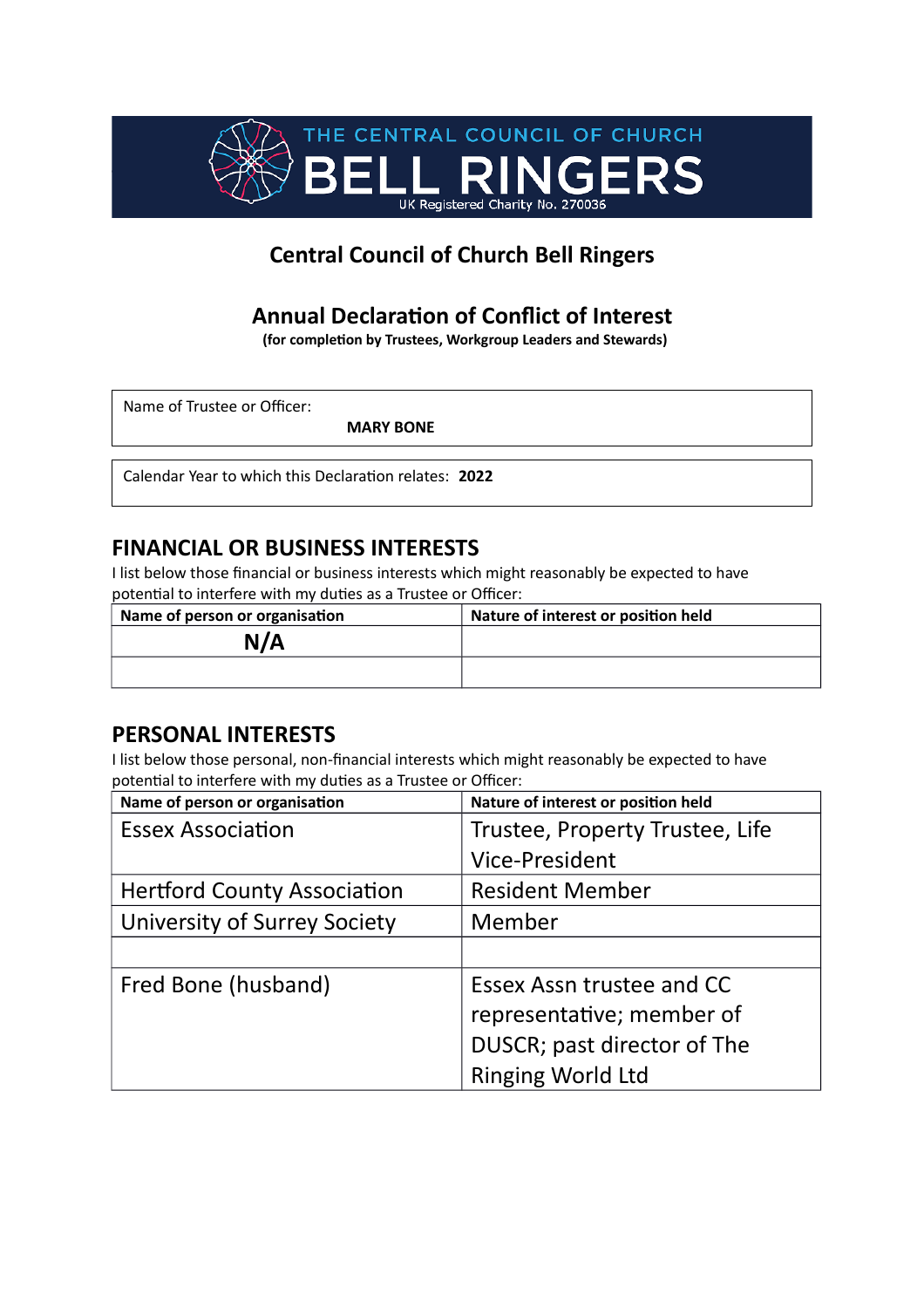

### **Annual Declaration**

**(for completion by Trustees, Workgroup Leaders and Stewards)**

Name of Trustee or Officer: Fergus Stracey

Calendar Year to which this Declaration relates: 2022

#### **FINANCIAL OR BUSINESS INTERESTS**

I list below those financial or business interests which might reasonably be expected to have potential to interfere with my duties as a Trustee or Officer:

| Name of person or organisation | Nature of interest or position held                                                              |
|--------------------------------|--------------------------------------------------------------------------------------------------|
| <b>CTB Book Keeping Ltd</b>    | <b>Director</b>                                                                                  |
|                                | This is unrelated to ringing, and will declare<br>these interests in the unlikely event of their |
|                                | being relevant to any Council business.                                                          |
|                                |                                                                                                  |
|                                |                                                                                                  |
|                                |                                                                                                  |

#### **PERSONAL INTERESTS**

| Name of person or organisation     | Nature of interest or position held |
|------------------------------------|-------------------------------------|
| <b>Guild of Devonshire Ringers</b> | <b>A Vice President</b>             |
|                                    |                                     |
|                                    |                                     |
|                                    |                                     |
|                                    |                                     |
|                                    |                                     |
|                                    |                                     |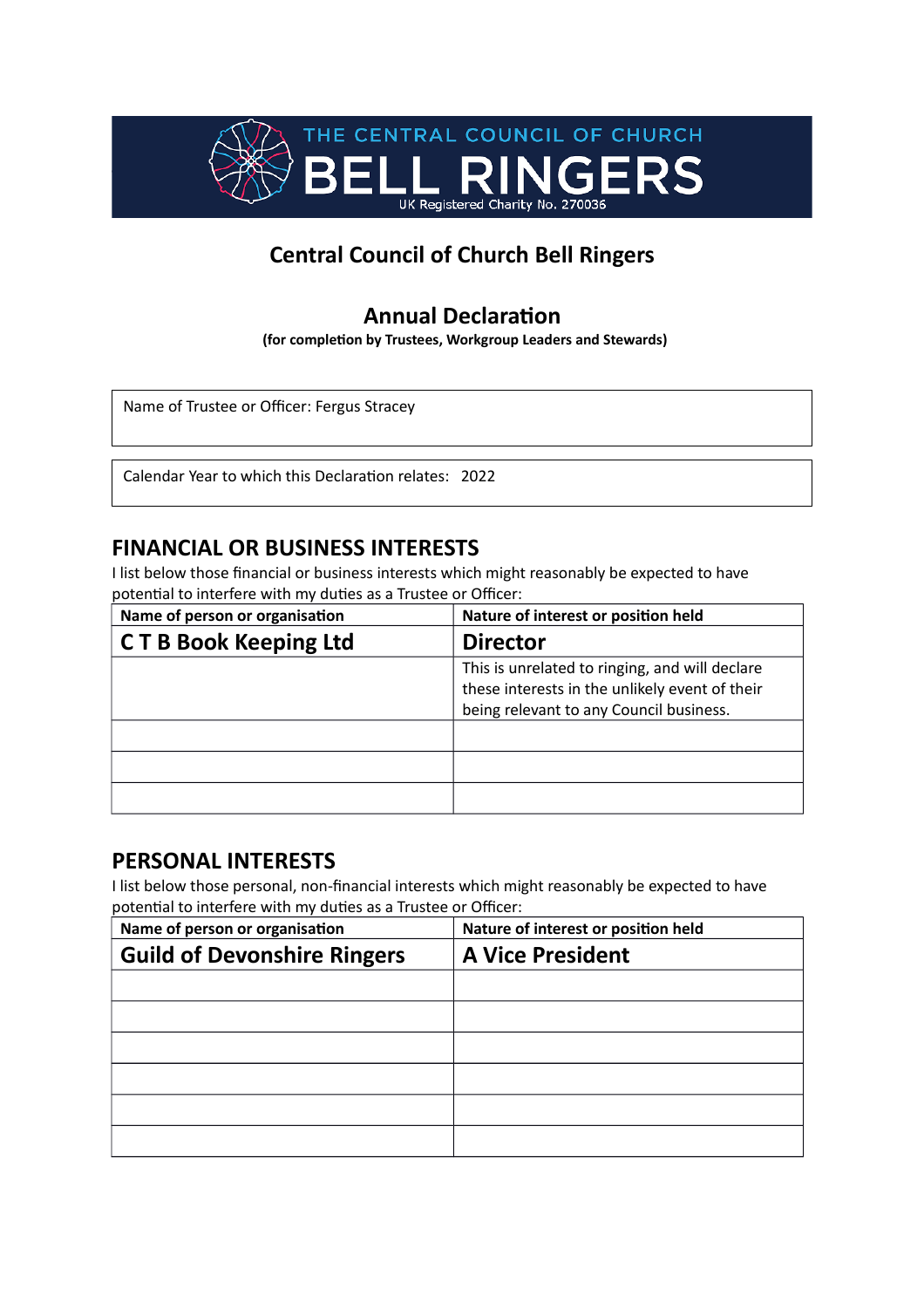

# **Annual Declaration of Conflict of Interest**

**(for completion by Trustees, Workgroup Leaders and Stewards)**

Name of Trustee or Officer: **PHILLIP BARNES**

Calendar Year to which this Declaration relates: **2022**

#### **FINANCIAL OR BUSINESS INTERESTS**

I list below those financial or business interests which might reasonably be expected to have potential to interfere with my duties as a Trustee or Officer:

| Name of person or organisation | Nature of interest or position held |
|--------------------------------|-------------------------------------|
| N/A                            |                                     |
|                                |                                     |
|                                |                                     |
|                                |                                     |
|                                |                                     |

### **PERSONAL INTERESTS**

| Name of person or organisation      | Nature of interest or position held   |
|-------------------------------------|---------------------------------------|
| <b>Kent County Association of</b>   | <b>Chairman and CC Representative</b> |
| <b>Change Ringers</b>               |                                       |
| <b>Oxford University Society of</b> | <b>Spouse is President</b>            |
| <b>Change Ringers</b>               |                                       |
|                                     |                                       |
|                                     |                                       |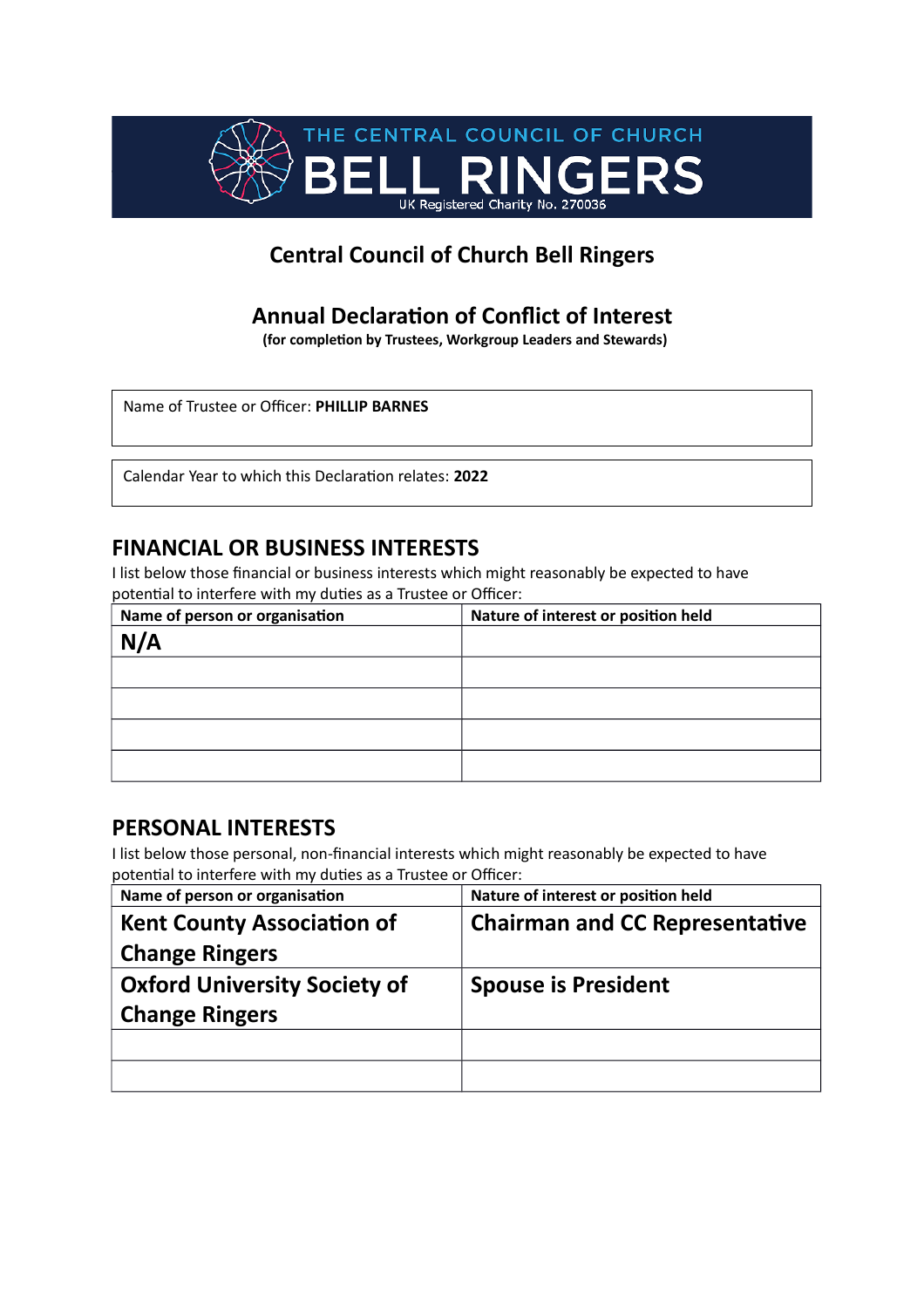

## **Annual Declaration of Conflict of Interest**

**(for completion by Trustees, Workgroup Leaders and Stewards)**

Name of Trustee or Officer: Alison Everett, Executive Trustee

Calendar Year to which this Declaration relates: 2022

### **FINANCIAL OR BUSINESS INTERESTS**

I list below those financial or business interests which might reasonably be expected to have potential to interfere with my duties as a Trustee or Officer:

| Name of person or organisation | Nature of interest or position held |
|--------------------------------|-------------------------------------|
| n/a                            |                                     |
|                                |                                     |
|                                |                                     |
|                                |                                     |
|                                |                                     |

## **PERSONAL INTERESTS**

| Name of person or organisation | Nature of interest or position held |
|--------------------------------|-------------------------------------|
| n/a                            |                                     |
|                                |                                     |
|                                |                                     |
|                                |                                     |
|                                |                                     |
|                                |                                     |
|                                |                                     |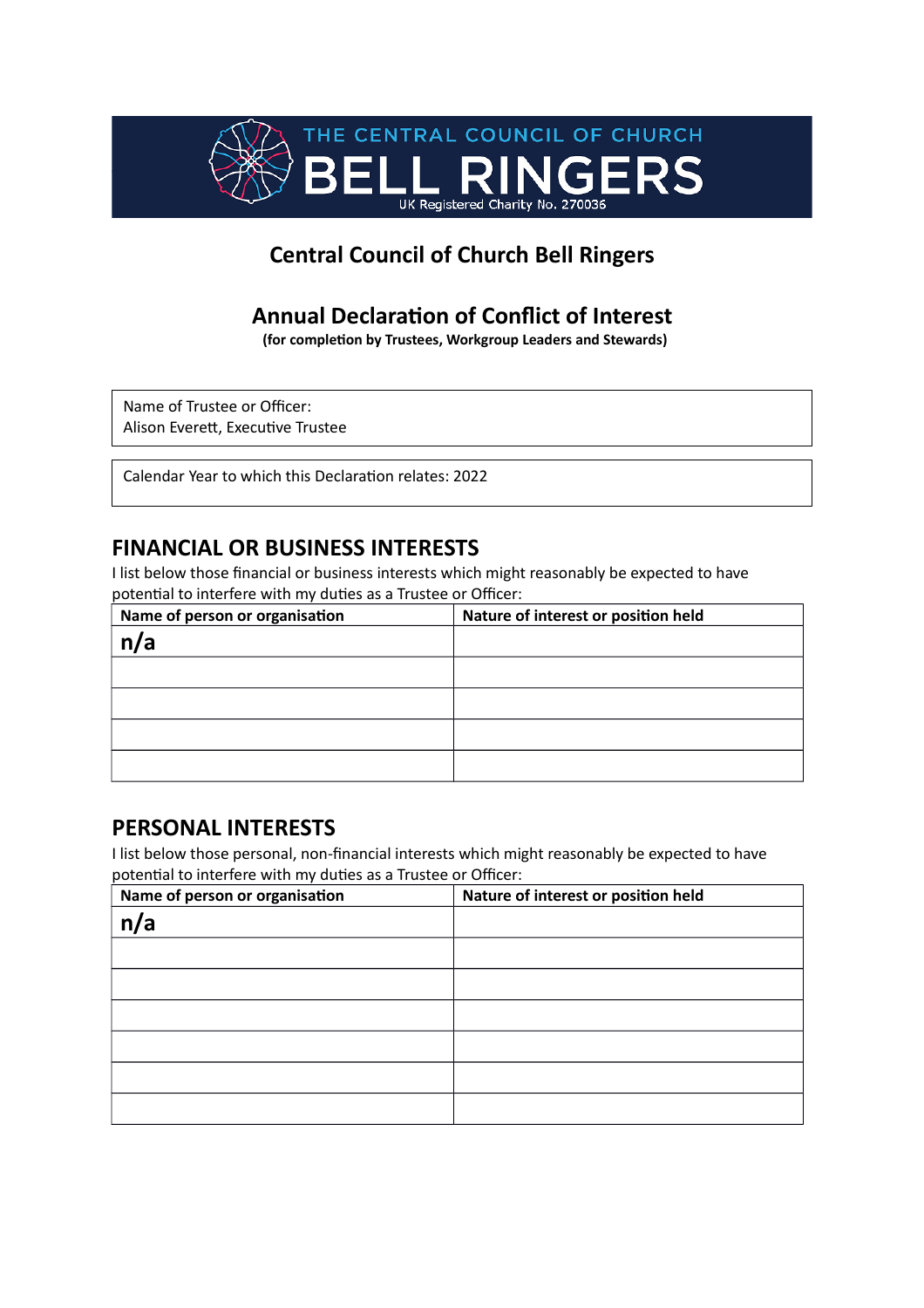

#### **Annual Declaration**

| Name of trustee or officer:                      | David Langley SMITH |      |  |
|--------------------------------------------------|---------------------|------|--|
| Calendar Year to which this Declaration relates: |                     | 2022 |  |

#### **FINANCIAL OR BUSINESS INTERESTS**

I list below those financial or business interests which might reasonably be expected to have potential to interfere with my duties as Trustee or Officer:

| Name of person or organisation  | Nature of interest or position held                                                                     |  |
|---------------------------------|---------------------------------------------------------------------------------------------------------|--|
|                                 |                                                                                                         |  |
| Association of Ringing Teachers | Tutor and member                                                                                        |  |
|                                 | I am a Director of various companies in Australia                                                       |  |
| Various Australian companies    | that are unrelated to ringing, and will declare<br>these interests in the unlikely event of their being |  |
|                                 | relevant to any Council business.                                                                       |  |

#### **PERSONAL INTERESTS**

| Name of person or organisation         | Nature of interest or position held |
|----------------------------------------|-------------------------------------|
|                                        |                                     |
| <b>Association of Ringing Teachers</b> | As above                            |
| ANZAB                                  | Member, past President, and on      |
|                                        | its Funds Committee.                |
|                                        |                                     |
|                                        |                                     |
|                                        |                                     |